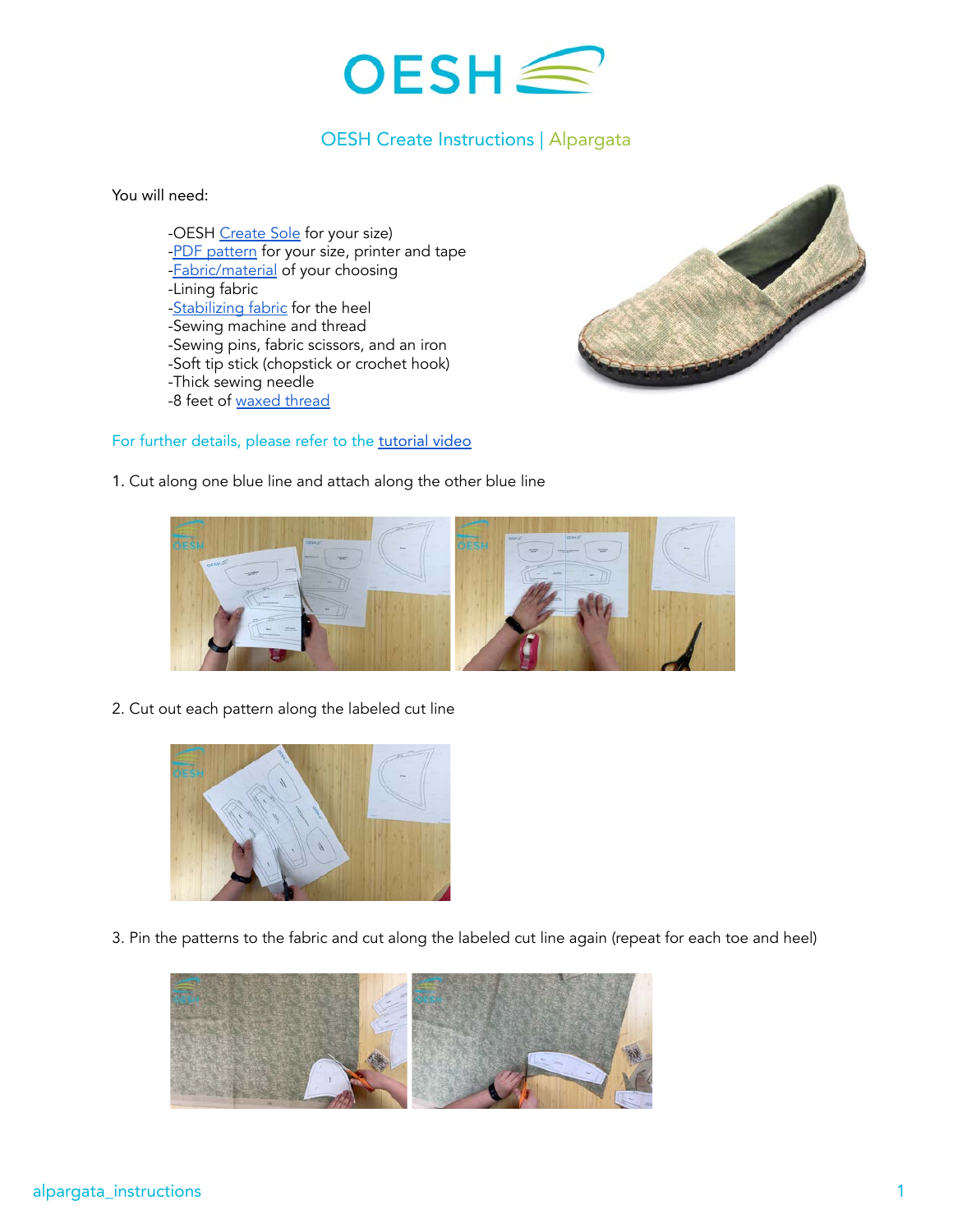4. Use stabilizing fabric for the 2 heel stabilizer patterns



5. Cut the same pieces for the shoe lining (we re-used an old paint stained bed sheet)



6. Pin the heel stabilizer to the back side of the fabric



7. Flip to pin both fabrics with the fronts facing each other

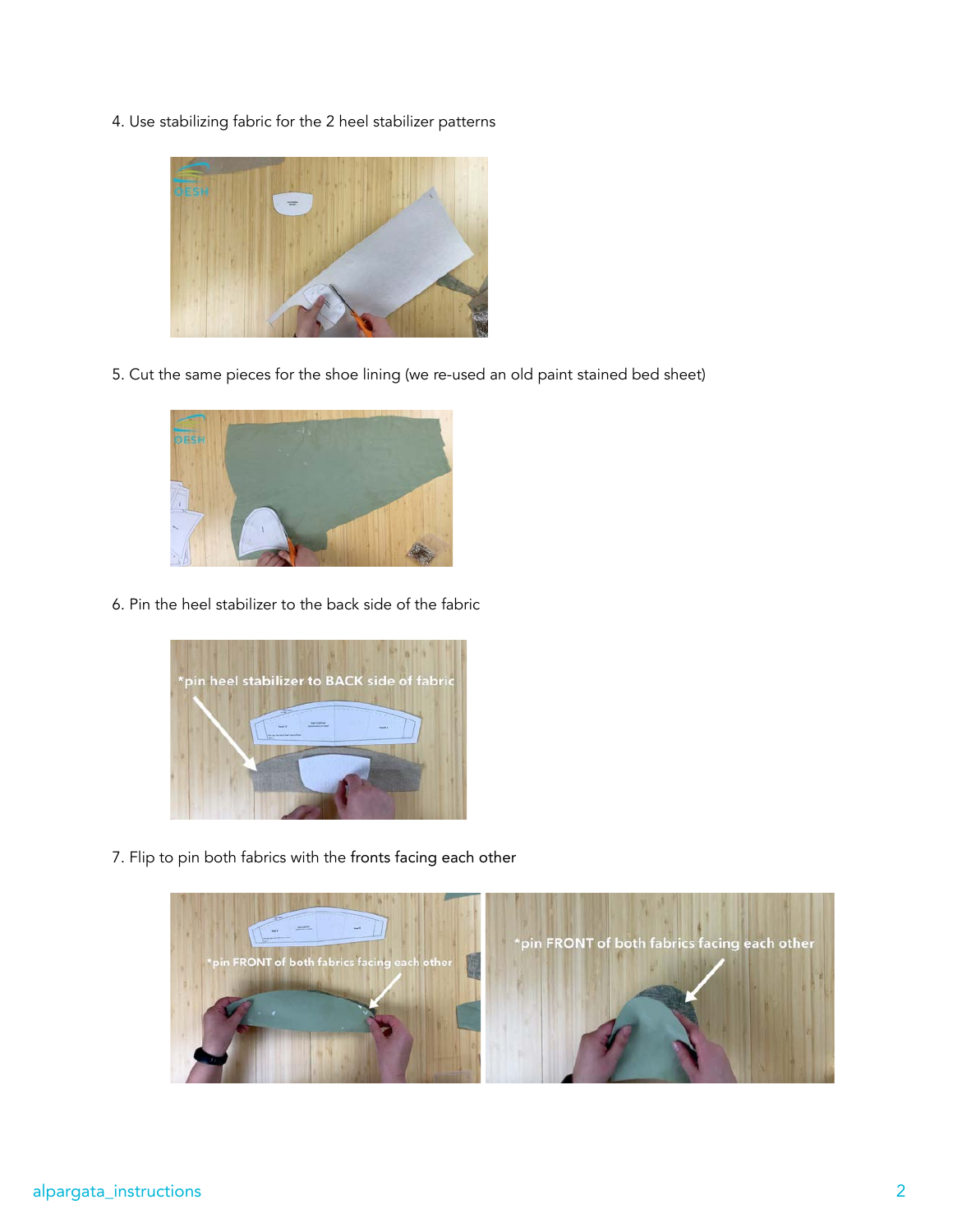8. Mark 2 inches to stay unsewn to turn the fabric out later (we recommend these spots to be the most invisible)



9. Prepare to sew your toe and heel pieces, allowing a 3/8" seam (keeping the edge of the fabric on the 3/8" line)



You should end up with this 2 inch opening



10. Trim all the corners and cut off the extra fabric on all pieces except for at the 2 inch opening

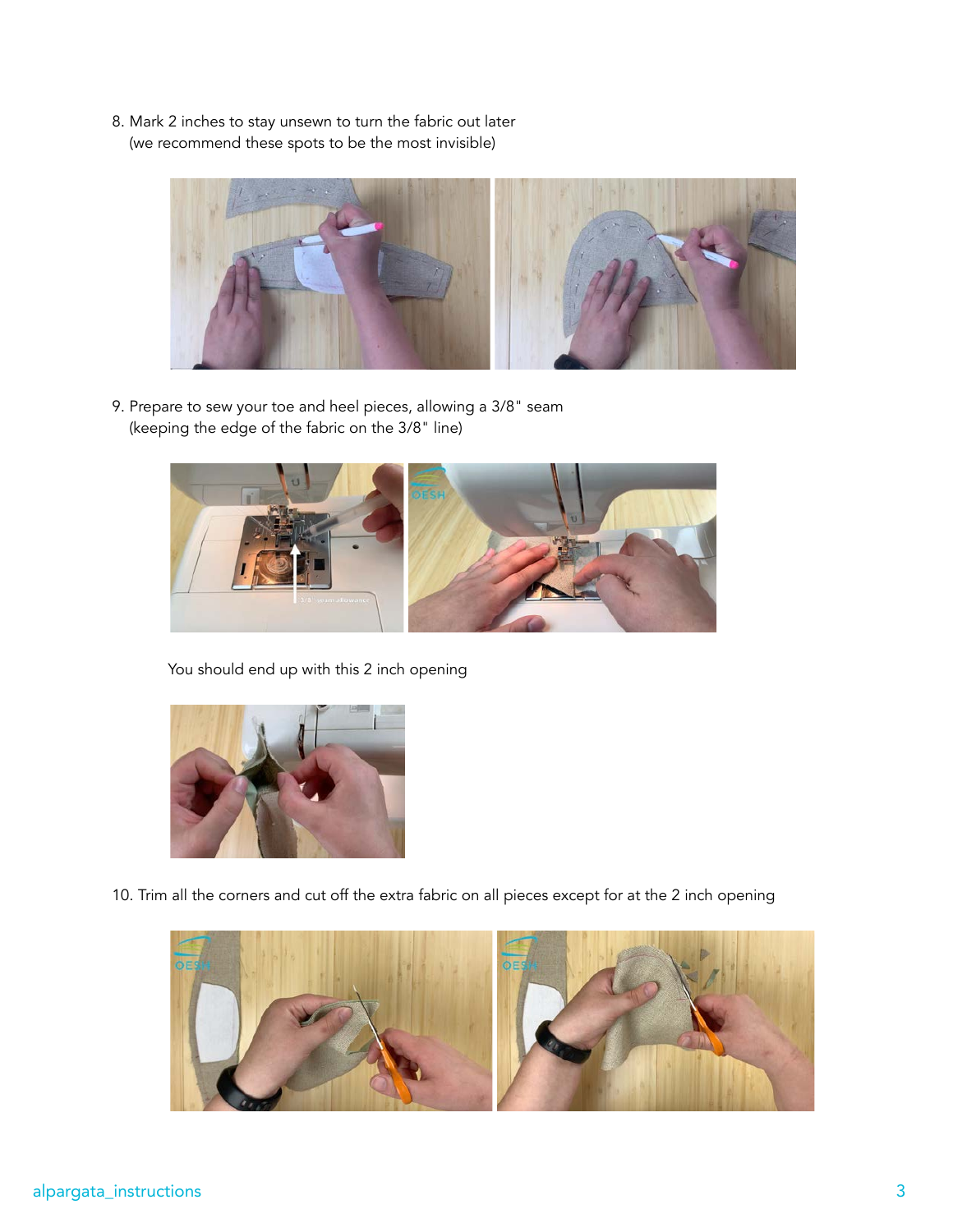## 11. Turn the heel and toe pieces inside out

(use a crochet hook or chopstick to help push out the corners)



12. Iron the edges and fold in the extra 2 inch tabs. Iron again to create an edge, and sew up the gaps (repeat for both toe and heel pieces)



13. To mark the stitching holes, cut along the line of holes on the pattern. Line up the bottom sew line with your fabric, and mark the holes with a pen. These marks will mostly be covered with stitching (repeat for the toe pieces)

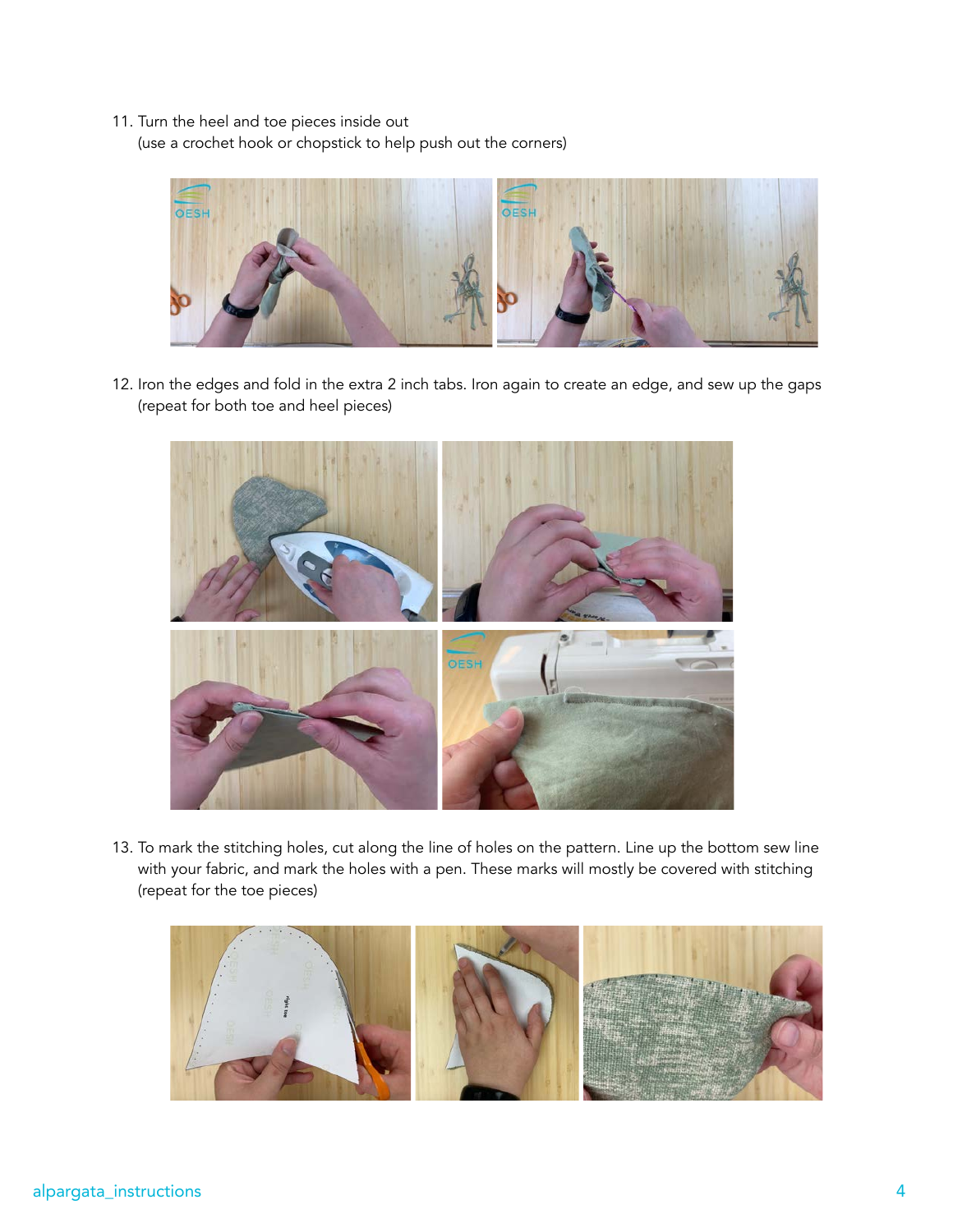14. Attach toe and heel piece as shown in pattern (these two holes overlap)



15. Pin together with the toe piece on top and securely sew the overlapping areas



## Time to stitch to the OESH Sole!

16. We will start stitching at the inside middle circle hole



- 17. Cut about 8 feet of waxed thread and thread a thick sewing needle
- 18. Line up the inside overlapping fabric holes with the middle circle hole. Stitch through the circle hole, through the back of the first overlapping hole in the fabric. Pull your needle through, leave about 6"

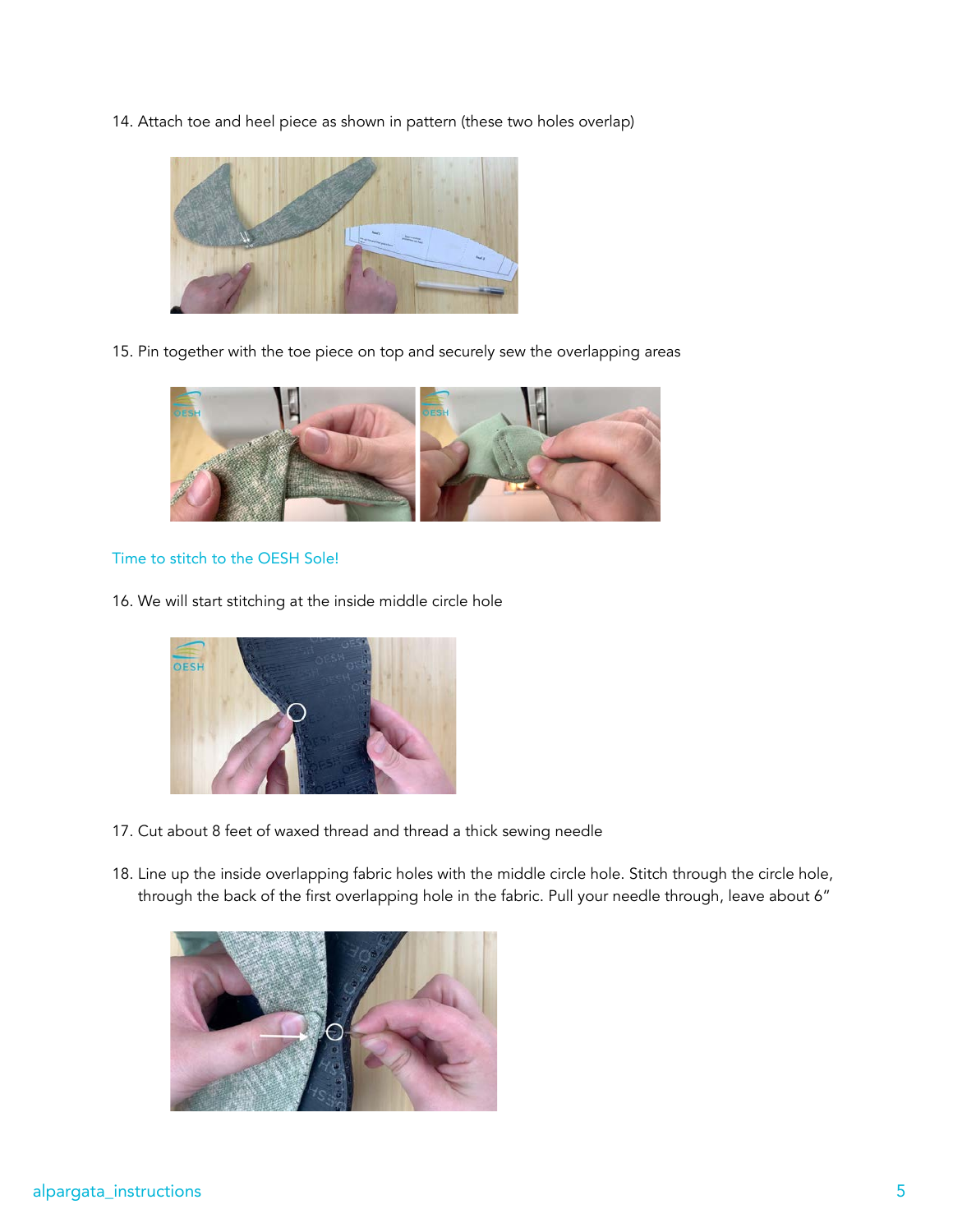19. Double knot the tail and stitching thread



## Now, we start the blanket stitch!

20. Hold your stitching thread to the left of the holes, pierce through the next hole in the OESH Sole and through the next marked hole in the fabric. Pull your thread through and tighten



21. Continue stitching along the marked holes



Make sure the stitches stay on top of the fabric